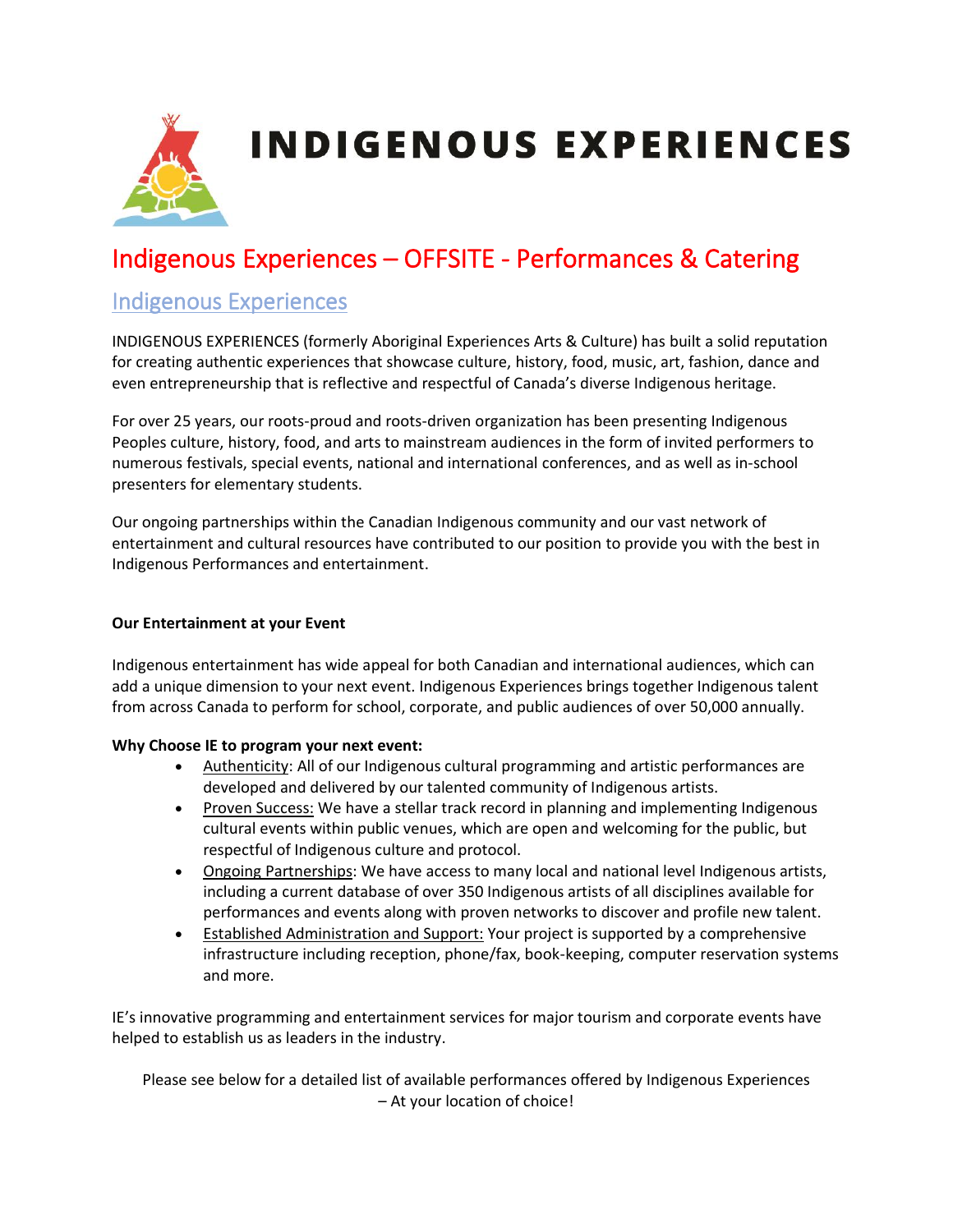

## **MAKE YOUR EVENT COMPLETE WITH INDIGENOUS EXPERIENCES:**

**We want to ensure that your time with us is the best experience possible and exceeds all expectations. When booking with IE, please considering adding any of our customized programs and options to provide your guests with a more memorable Indigenous Experience.** 

**Please note these options are offered a la carte so that you can build a program and experience, that supports your groups interests and time available.**

### **Traditional Opening and Welcome**

Invite one of our Cultural Ambassadors (or a local elder) to welcome your group in a traditional manner with a personal introduction, Algonquin Land Acknowledgement, and welcome song.

*Approx. 10 - 15 minutes.* 

**Ambassador Welcome - \$ 400 + HST** 

**Invited Elder Opening - \$ 600 + HST** 

### **Introduction to Indigenous Culture**

Indigenous Experiences is primarily located on the traditional unceded territory of the Algonquin Nation. One of the beautiful things about this region is our urban Indigenous community is diverse. This workshop will be led by our team of Indigenous cultural ambassadors- and they will introduce the participants to the rich diversity of our nations, the common beliefs and way of life among our community's and some of the most common questions they receive. This introductional hour will end with an opportunity for the guests to engage with our ambassadors and any questions they may have.

*Approx. 1.0 hour with introduction and questions* **\$ 750 + HST** 

*2 Ambassadors – Presentation style*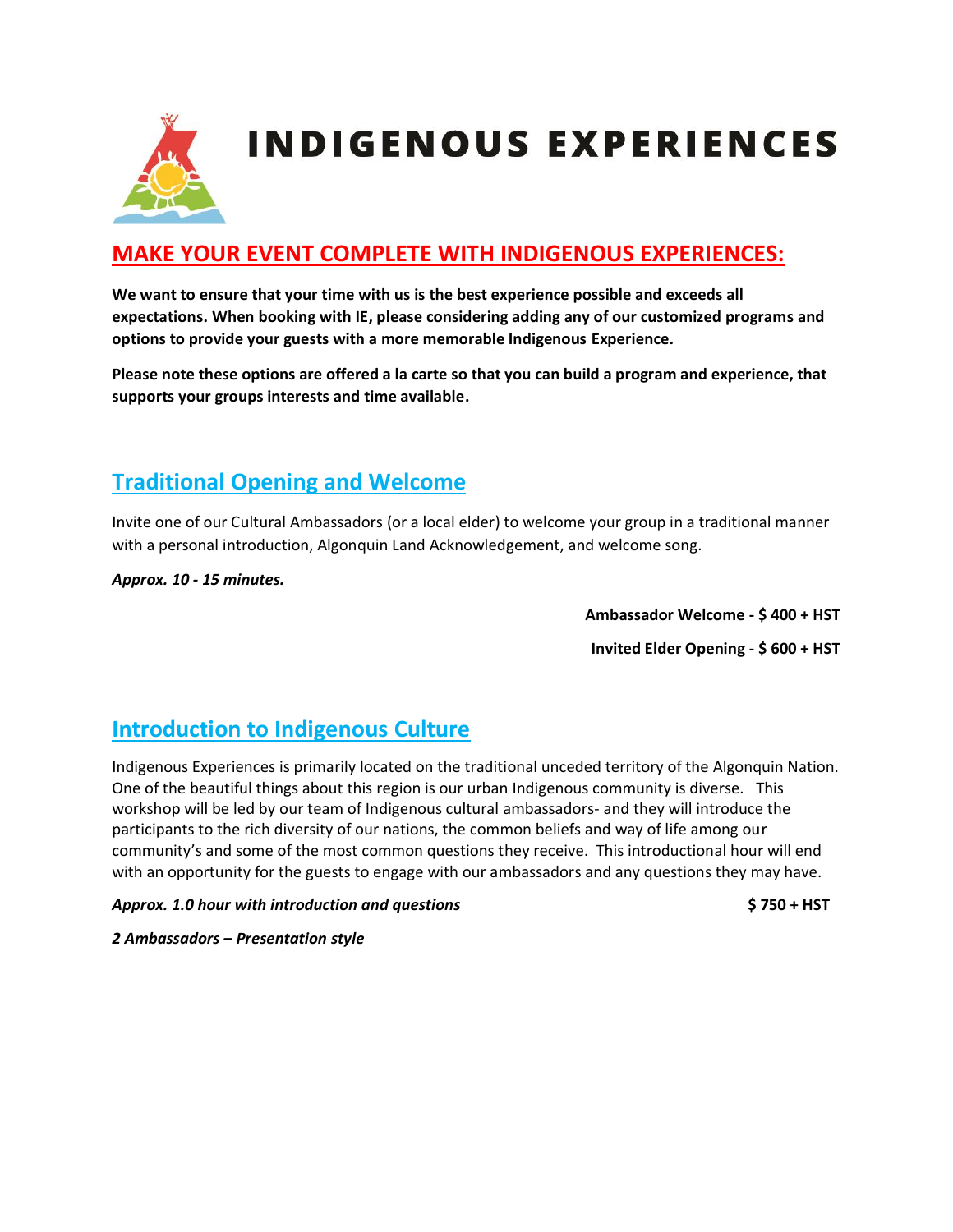

# **PERFORMANCES**



## **Indigenous Experiences - Drum Group and First Nation Dancers**

Our talented group of Pow Wow drum and dancers have shared their traditions and talent with millions of visitors from around the world. Sure to be a highlight of any event. You can feel the heartbeat of Mother Earth through the drum, witness the vibrance, resilience and beauty of our culture through these dances which have been passed on through the generations and continue to inspire our future generations. Each dance style shares important insight to our culture, teachings, and beliefs as told through the recorded narration, or live emcee available upon request.

Styles available in this region are Men's Traditional and Grass, Women's Traditional, Fancy and Jingle as well as talented hoop dancers -both traditional and contemporary.

The full performance can range from 20-40 minutes depending on the number of dancers and time available in your itinerary.

*Prices for performances included, but are not limited to:* 

| 3 Dancers (different styles) w/ recorded narration & song | $$1,100 + HST$         |
|-----------------------------------------------------------|------------------------|
| 4 Dancers (different styles) w/ recorded narration& song  | $$1,300 + HST$         |
| 5 Dancers (different styles) w/ recorded narration& song  | $$1,500 + HST$         |
| Hoop Dancer (as additional performer to above troupe)     | $$500 + HST$           |
| Add - on Drum Group                                       | $$1,500 - 2,000 + HST$ |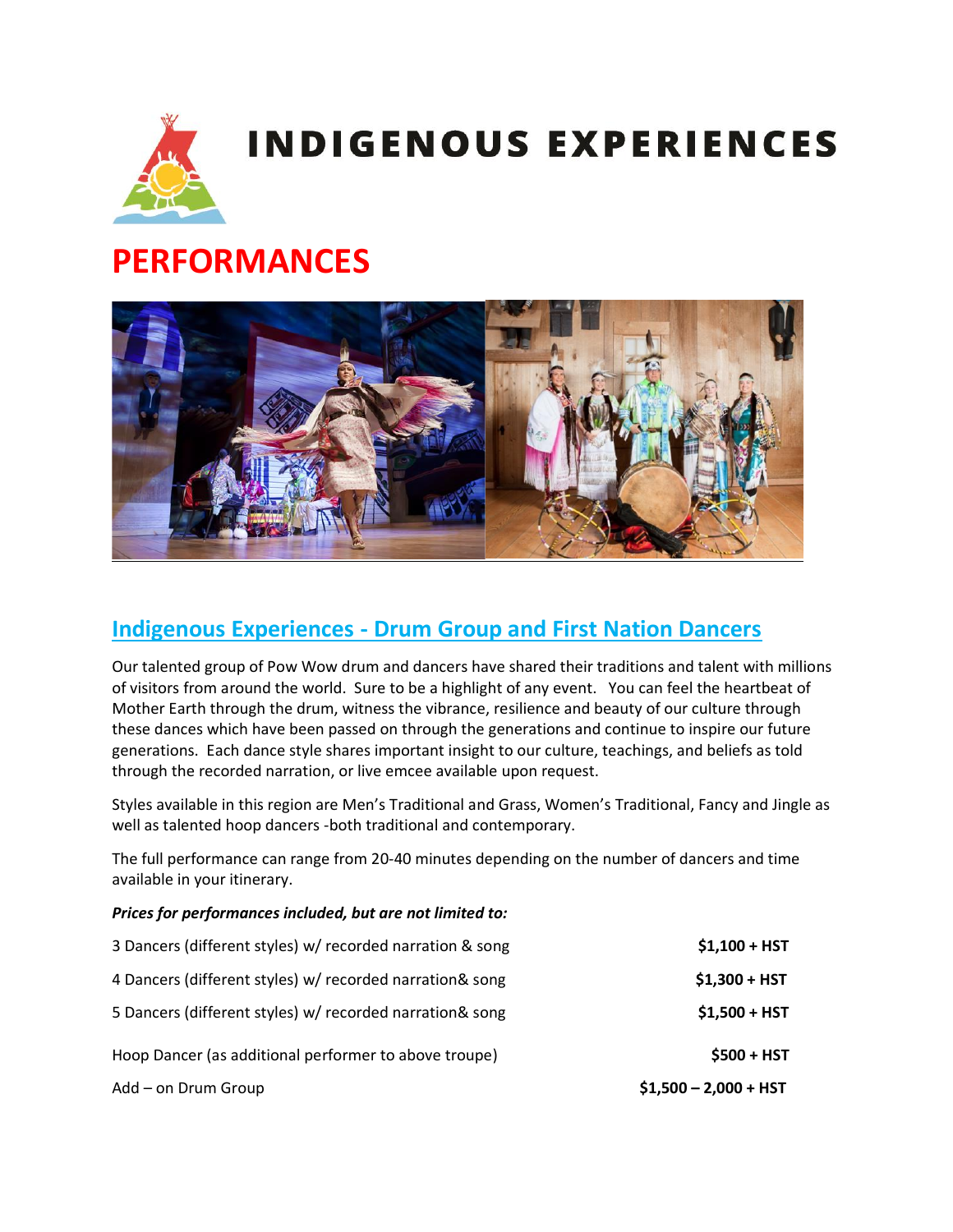

#### **Other Talented Indigenous Artists! - We are happy to invite other First Nation, Metis, and Inuit Artists to be part of your event. Here are some suggestions:**

#### **Metis Jiggers – Prairie Fire**  $\frac{1}{2}$  **\$1,500 + HST**

A talented and energetic performance done by a fun family dance group! – Prairie Fire, this lively and interactive group also aims to teach audiences about Metis culture through demonstrations of some of the most challenging jig dances.

#### **Inuit Throat Singers - Sunsdrum** \$1,500 + HST

Siqiniup Qilauta (Sunsdrum) presents Inuit cultural performances that include throat singing, drum dancing and singing traditional Inuit songs (ayaya). This talented group of youth has been actively performing since 2001, to both national and international audiences including Prince Charles and the Prime Minister.

**We have hundreds of diverse traditional and contemporary Indigenous Artists from around the country in our database. We have compiled a few recommendations that have worked well in the past. Please contact us if you are interested in these other options!**

**Including:** 

- Powerful performances by Canadian icon Susan Aglukark
- World Champion Hoop dancers (Dallas Arcand and Lisa Odjig)
- Multiple award-winning flute musician and carver, David Maracle.
- DerRic Starlight, talented comedian and puppeteer with over 275 unique voices
- Metis hypnotist Scott Ward, an amazing performer for crowds of all ages
- Indigenous fashion shows featuring Indigenous designers and youth models
- Juno nominated and award-winning contemporary music acts that span the musical genres from blues to world music and folk to rock such as Digging Roots, Derek Miller, Eagle and Hawk, Burnt Project 1, Andrea Menard and many more.